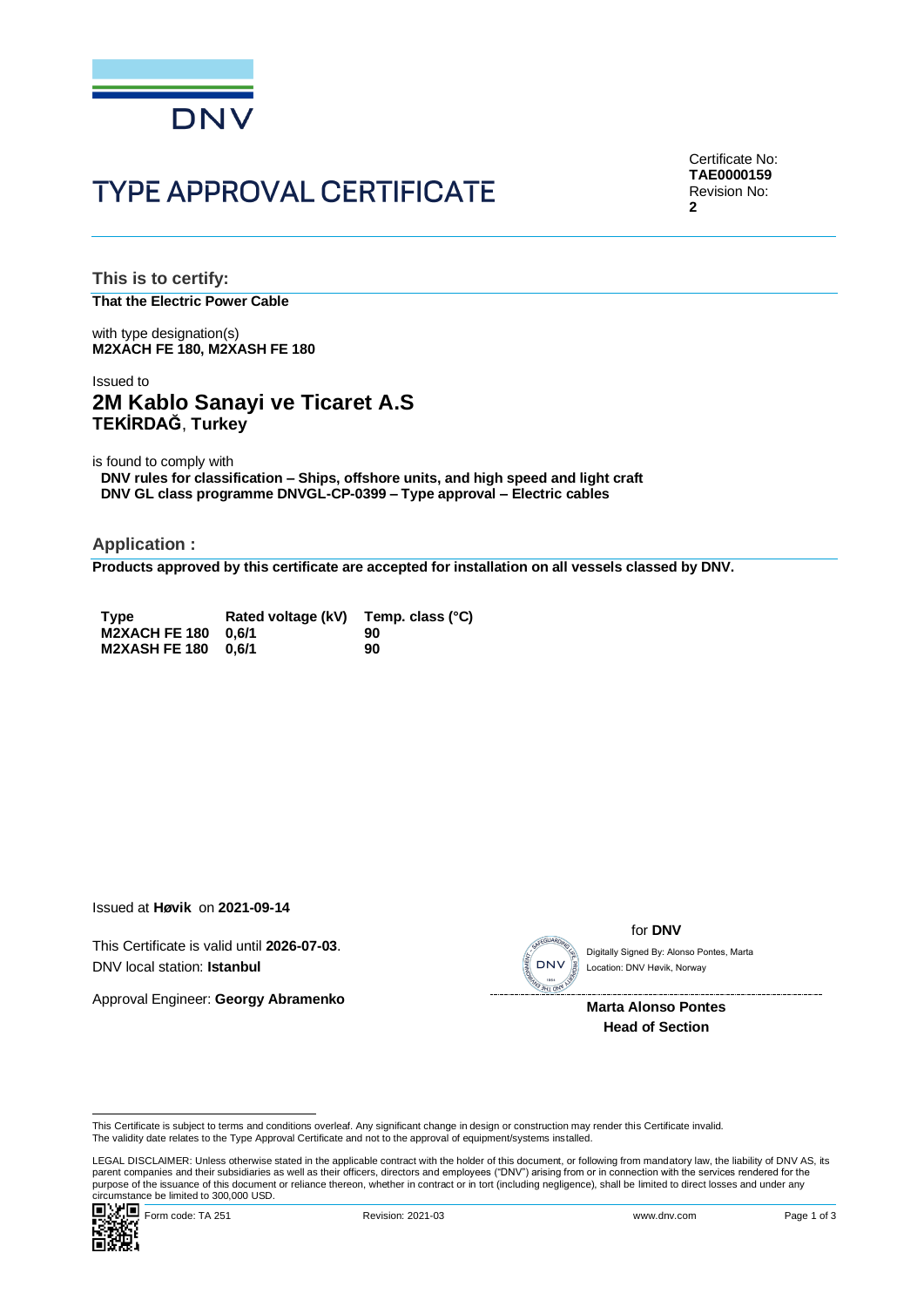

### **Product description**

M2XACH FE 180/ M2XASH FE 180 0,6/1 kV

| Construction:      |                                                                 |
|--------------------|-----------------------------------------------------------------|
| Conductors:        | Plain annealed stranded copper class 2 or tinned copper class 5 |
| Core insulation:   | Mica tape + XLPE                                                |
| Overall separator: | Polyester tape                                                  |
| Overall shielding: | AL-PES tape (with tinned copper drain wire)                     |
| Inner sheath/      | Halogen free filler or polyester tape (only for BFCI (c))       |
| separator:         |                                                                 |
| Screen / Armour:   | Copper wire braiding and drain wire, or galvanized steel braid  |
| Outer sheath:      | SHF <sub>1</sub>                                                |

| No of Elements:              | Cross sectional area $\lceil mm^2 \rceil$                   |  |  |
|------------------------------|-------------------------------------------------------------|--|--|
|                              | 1,0 1,5 2,5 4 6 10 16 25 35 50 70 95 120 150 185 240<br>300 |  |  |
| 2, 3, 4                      | 1,0 1,5 2,5 4 6 10 16 25 35 50 70 95 120 150 185 240        |  |  |
| 5, 7, 12, 16, 19, 24, 27, 37 | $1.0$ $1.5$ $2.5$                                           |  |  |

## **Application/Limitation**

This cable is fire resistant according to IEC 60331.

The requirements of SOLAS Amendments Chapter II-1, Part D, Reg. 45, 5.2 (provision to be taken to limit Fire Propagation along Bunches of Cables or Wires) are fulfilled without any additional measures.

# **Type Approval documentation**<br>Data sheet: 2M Kablo datasheet re

Data sheet: 2M Kablo datasheet ref. no. 0250-3-15, date 18.01.2016<br>Test reports: 2M Kablo test reports, ref. techdocs 24-32, received 03.0 2M Kablo test reports, ref. techdocs 24-32, received 03.06.2016, techdoc 19, received 04.09.2019 Statement of design description change dated 24.05.2021

#### **Tests carried out**

| <b>Standard</b> | <b>Issued</b> | <b>General description</b>                              | Limitation              |
|-----------------|---------------|---------------------------------------------------------|-------------------------|
| IEC 60092-350   | 2014-08       | General construction and test methods of power,         |                         |
|                 |               | control and instrumentation cables for shipboard        |                         |
|                 |               | and offshore applications                               |                         |
| IEC 60092-360   | 2014-04       | Electrical installations in ships - Part 360:           |                         |
|                 |               | Insulating and sheathing materials for shipboard        |                         |
|                 |               | and offshore units, power, control, instrumentation     |                         |
|                 |               | and telecommunication cables.                           |                         |
| IEC 60092-353   | 2016-09       | Electrical installations in ships - Part 353: Power     |                         |
|                 |               | cables for rated voltages 1 kV and 3 kV                 |                         |
| IEC 60331-21    | 1999-04       | Fire resistance / Circuit integrity - Test for electric | Minimum 180 minutes     |
|                 |               | cables under fire conditions-Circuit integrity - Part   | flame application $+15$ |
|                 |               | 21                                                      | minutes cooling down    |
| IEC 60331-1/2   | 2018-03       | Fire resistance / Circuit integrity - Test for method   |                         |
|                 |               | for fire with shock at temperature of at least 830°C    |                         |
|                 |               | for cables rated up to and including 0,6/1 kV           |                         |
| IEC 60332-3-22  | 2018-07       | Tests on electric and optical fibre cables under        | Bunch test              |
|                 |               | fire conditions - Part 3-22: Test for vertical flame    | Category A              |
|                 |               | spread of vertically-mounted bunched wires or           |                         |
|                 |               | cables - Category A                                     |                         |
| IEC 60332-1-2   | 2006-07       | Tests on electric cables under fire conditions.         |                         |
|                 |               | Test for vertical flame propagation for a single        |                         |
|                 |               | insulated wire or cable.                                |                         |